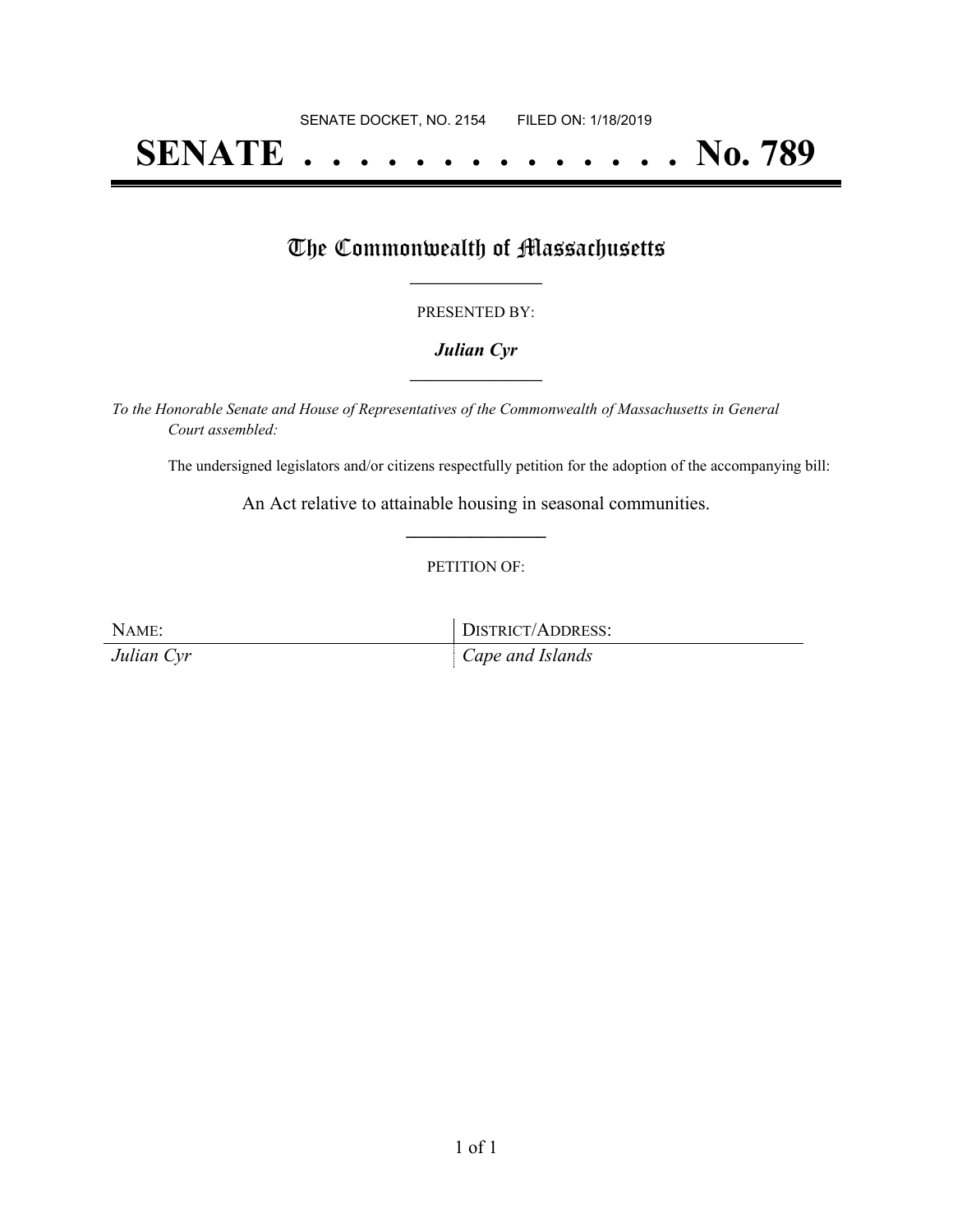# SENATE DOCKET, NO. 2154 FILED ON: 1/18/2019 **SENATE . . . . . . . . . . . . . . No. 789**

By Mr. Cyr, a petition (accompanied by bill, Senate, No. 789) of Julian Cyr for legislation relative to attainable housing in seasonal communities. Housing.

# The Commonwealth of Massachusetts

**In the One Hundred and Ninety-First General Court (2019-2020) \_\_\_\_\_\_\_\_\_\_\_\_\_\_\_**

**\_\_\_\_\_\_\_\_\_\_\_\_\_\_\_**

An Act relative to attainable housing in seasonal communities.

Be it enacted by the Senate and House of Representatives in General Court assembled, and by the authority *of the same, as follows:*

| 1      | SECTION 1. Notwithstanding any general or special law to the contrary, the department             |
|--------|---------------------------------------------------------------------------------------------------|
| 2      | of housing and economic development shall give special consideration to the following relative    |
| 3      | counting otherwise non-qualified projects as part of a municipalities overall percentage for the  |
| 4      | purposes of the subsidized housing inventory: (1) 1 bedroom housing units in municipalities that  |
| 5      | can demonstrate their low income housing needs are not limited to 2, 3 and 4 bedroom units; $(2)$ |
| 6      | projects in municipalities within the commonwealth with an average home price that is 100 per     |
| $\tau$ | cent greater than the statewide median home price; (3) covenant housing within Nantucket; and     |
| 8      | (4) developments in low-income units a bordering municipalities or a district region where the    |
| 9      | municipality has invested community preservation act funds or funds from a municipal housing      |
| 10     | trust.                                                                                            |
|        |                                                                                                   |

11 SECTION 2. Section 6 of chapter 44B is hereby amended by inserting after the word 12 "purpose", in line X, the following words:- "; provided, however, that funds that have not been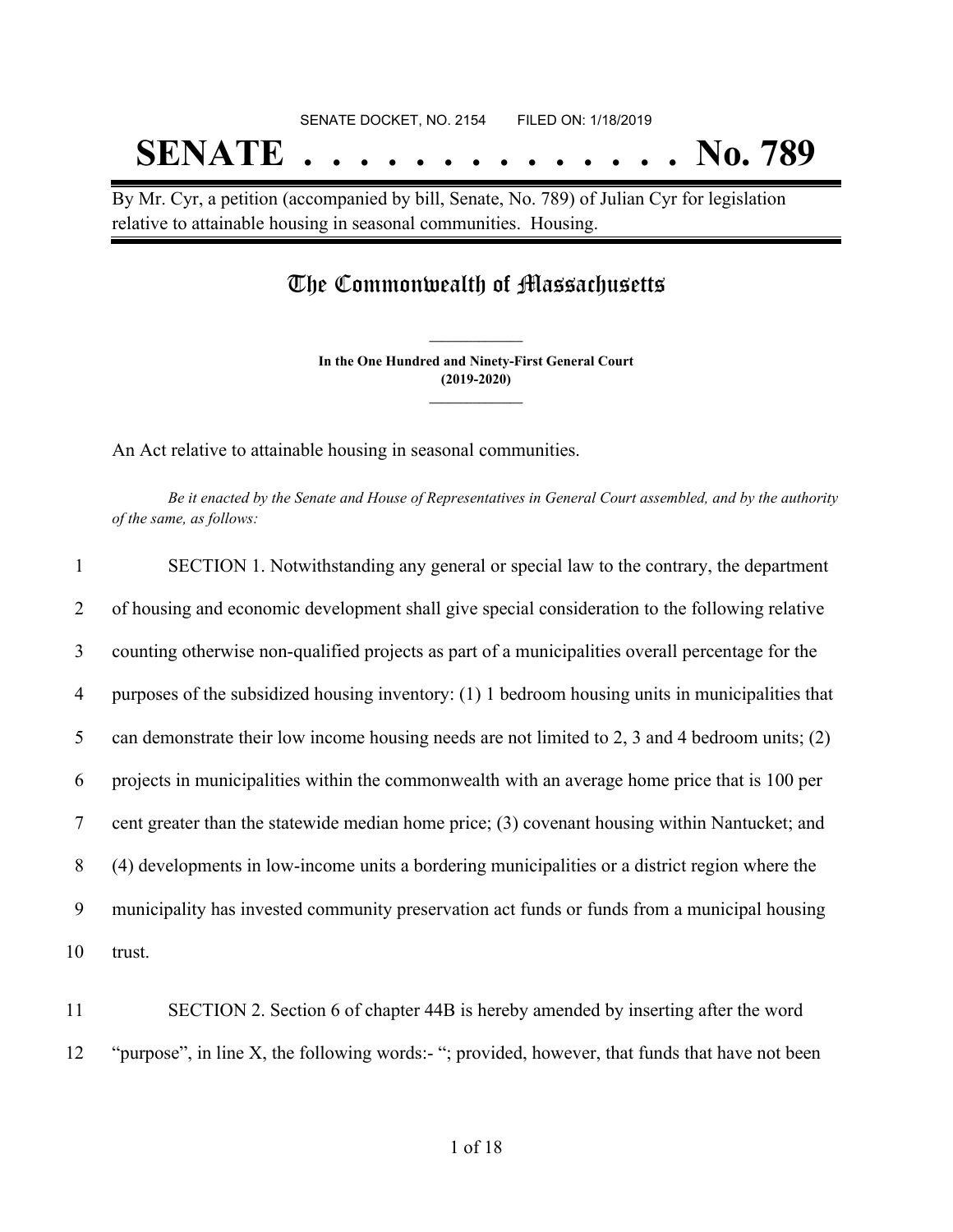| 13 | expended for no less than three consecutive years may be used for open space, historic resources,    |
|----|------------------------------------------------------------------------------------------------------|
| 14 | or community housing by a majority vote of the legislative body"                                     |
| 15 | SECTION 3. Section 1A of chapter 40, as appearing in the 2016 Official Edition, is                   |
| 16 | hereby amended by adding the following definition:-                                                  |
| 17 | "Tiny house", a detached structure containing a dwelling unit with no more than 600                  |
| 18 | square feet, excluding the area of any floor level located above the main floor, intended for year   |
| 19 | round occupancy that meets the requirements of chapter 143, and may include single-room              |
| 20 | structures, and which is built on either a permanent foundation or on a chassis that is suitable for |
| 21 | registration for transport on public highways of the state.                                          |
| 22 | SECTION 4. Section 3 of chapter 40A, as appearing in the 2016 Official Edition, is                   |
| 23 | hereby amended by adding the following paragraph:-                                                   |
| 24 | "A municipality that permits accessory dwelling units pursuant to this section shall                 |
| 25 | permit a tiny house as a detached accessory dwelling unit; provided, however, that such land or      |
| 26 | structures may be subject to reasonable regulations concerning dimensional setbacks, screening       |
| 27 | and the bulk and height of structures; provided, however, that a tiny house used for habitation      |
| 28 | shall be connected to a public water system or a private well, and to a public sewer system or a     |
| 29 | subsurface wastewater disposal system that has been approved by the Massachusetts department         |
| 30 | of environmental protection. A zoning ordinance or by-law may require that the principal             |
| 31 | dwelling or the accessory dwelling unit be continuously owner-occupied and may limit the total       |
| 32 | number of accessory dwelling units in the municipality to not less than 5 per cent of the total      |
| 33 | non-seasonal single-family housing units in the municipality."                                       |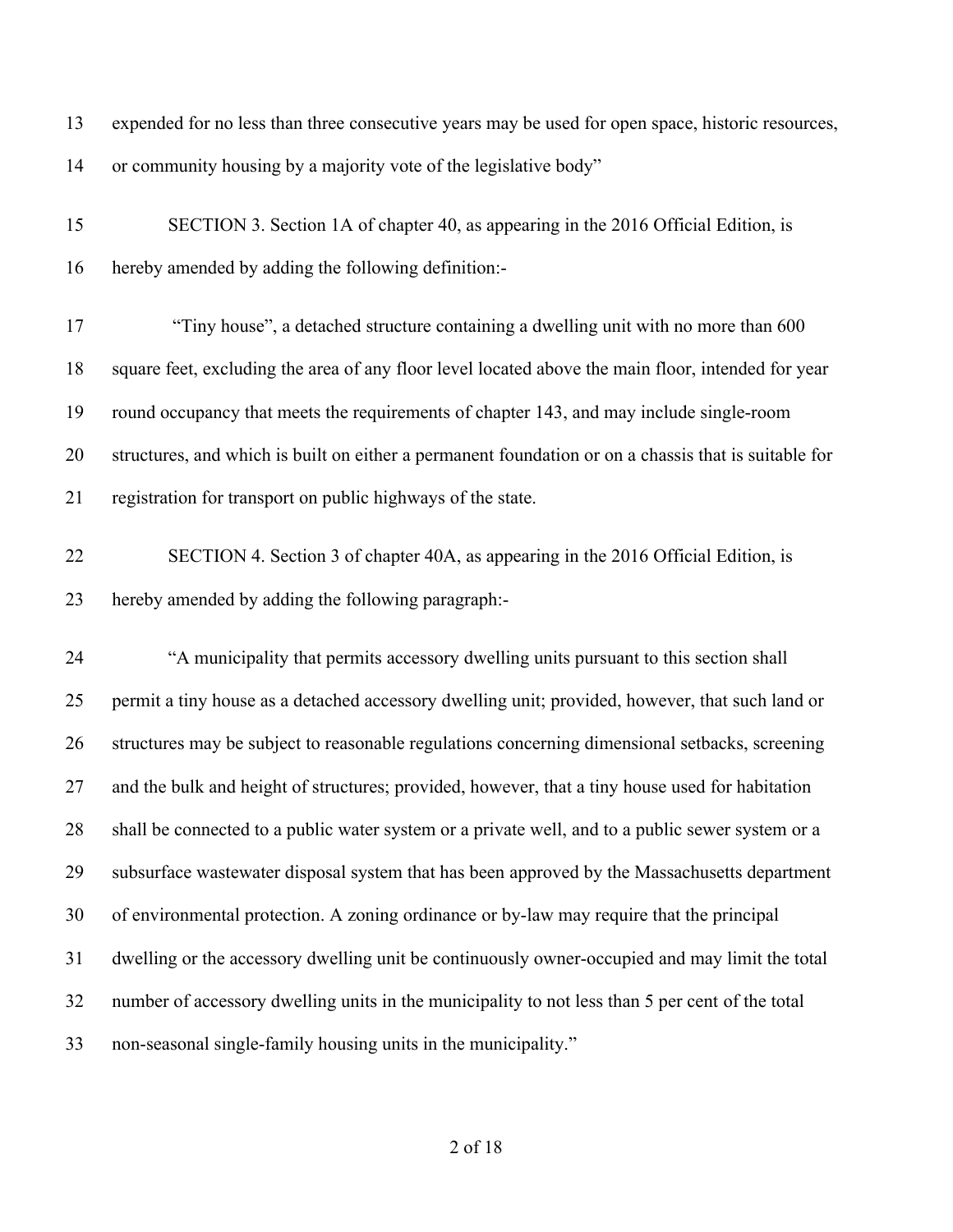SECTION 5. Chapter 40, as appearing in the 2016 Official Edition, is hereby amended by inserting, after section 60B, the following section:-

 60C. A city or town, by vote of its town meeting, town council or city council, with the approval of the mayor where required by law, on its own behalf or in conjunction with one or more cities or towns, may exempt from property taxation, under chapter 59, a dwelling unit that is rented on a yearly basis, and occupied year-round, for an amount not to exceed 150 per cent the fair market rent established by the United States Department of Housing and Urban Development for the metropolitan statistical area. The owner of a dwelling qualifying for exemption under this section shall submit to the municipality or its agent documentation, including but not limited to a signed lease, necessary to confirm the eligibility of the rental.

 The amount of the exemption shall be determined by the municipality, but shall not exceed an amount equal to the tax otherwise owed on the property based on the assessed value of the property, including accessory dwelling units, multiplied by the square feet of the living space of all dwelling units on the property that qualify under this section, divided by the total square feet of structures on the property.

 SECTION 6. Section 3 of chapter 40A of the General Laws, as appearing in the 2016 Official Edition, is hereby amended by adding the following paragraph:-

 No zoning ordinance or by-law shall prohibit or require a special permit for the use of land or structures for an accessory dwelling unit located internally within a single-family dwelling or the rental thereof on a lot not less than 5,000 square feet or on a lot of sufficient area to meet the requirements of title 5 of the state environmental code established by section 13 of chapter 21A, if applicable; provided, however, that such land or structures may be subject to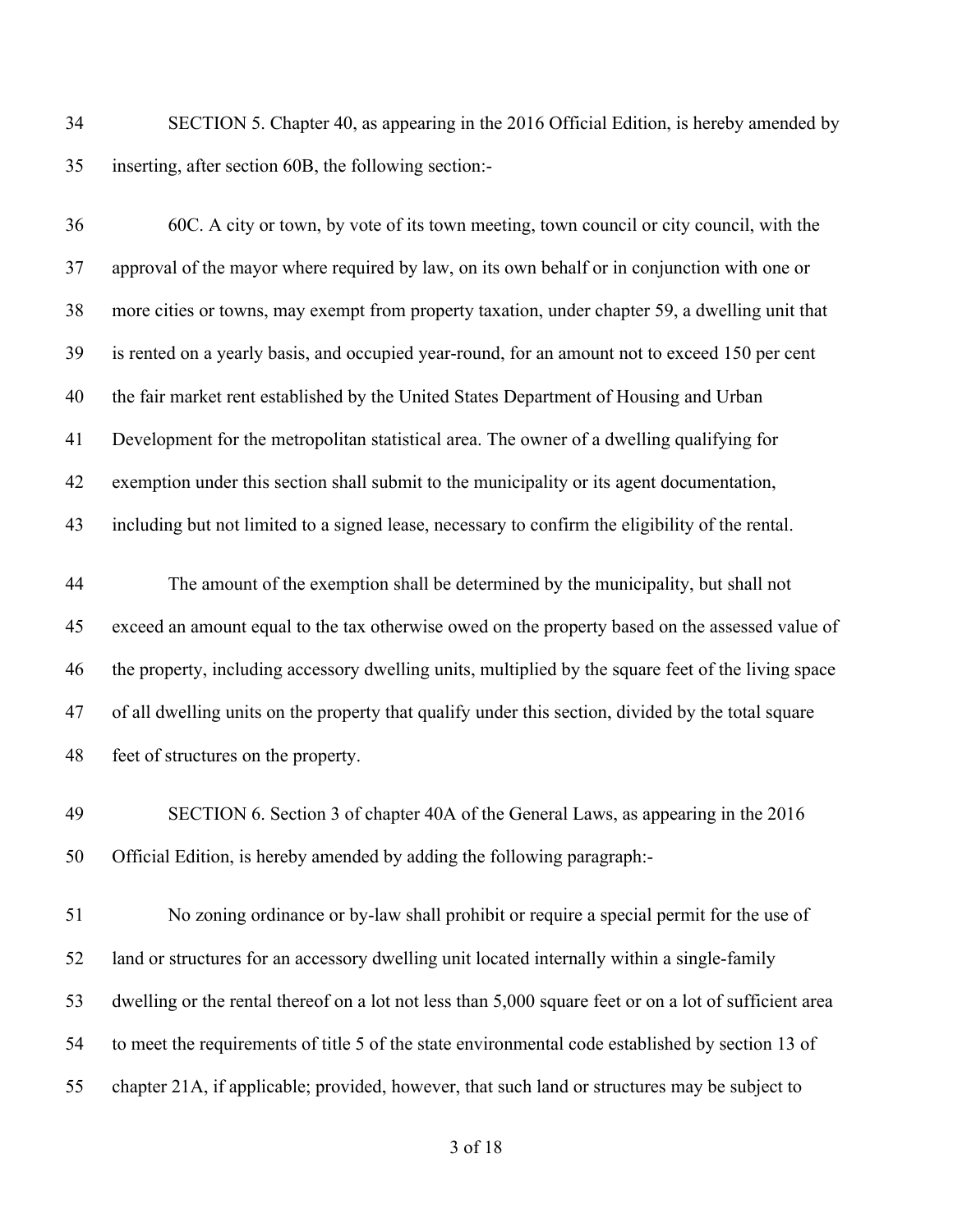reasonable regulations concerning dimensional setbacks, screening and the bulk and height of structures. The zoning ordinance or by-law may require that the principal dwelling or the accessory dwelling unit be continuously owner-occupied and may limit the total number of accessory dwelling units in the municipality to not less than 5 per cent of the total non-seasonal single-family housing units in the municipality. Not more than 1 additional parking space shall be required for an accessory dwelling unit; provided, however, that, if parking is required for the principal dwelling, that parking shall be retained or replaced. Exterior alterations of the principal dwelling to allow separate primary or emergency access to the accessory dwelling unit shall be allowed without a special permit if such alterations are within applicable dimensional setback requirements. Nothing in this paragraph shall authorize an accessory dwelling unit to violate or avoid compliance with the building, fire, health or sanitary codes, historic or wetlands laws, ordinances or by-laws or title 5 of the state environmental code established by said section 13 of said chapter 21A, if applicable. This section shall not limit a city or town's authority to prohibit or restrict use of an accessory dwelling unit as a short-term rental.

- SECTION 7. Chapter 23B is hereby amended by adding the following section:-
- Section 31. (a) For purposes of this section:

 "Affordable rental housing" means housing that serves persons with a household income of less than 120 per cent of median income for a municipality; and

 "Qualified developer" means a developer that has partnered with a school district or municipality to create affordable rental housing for school district or municipal employees.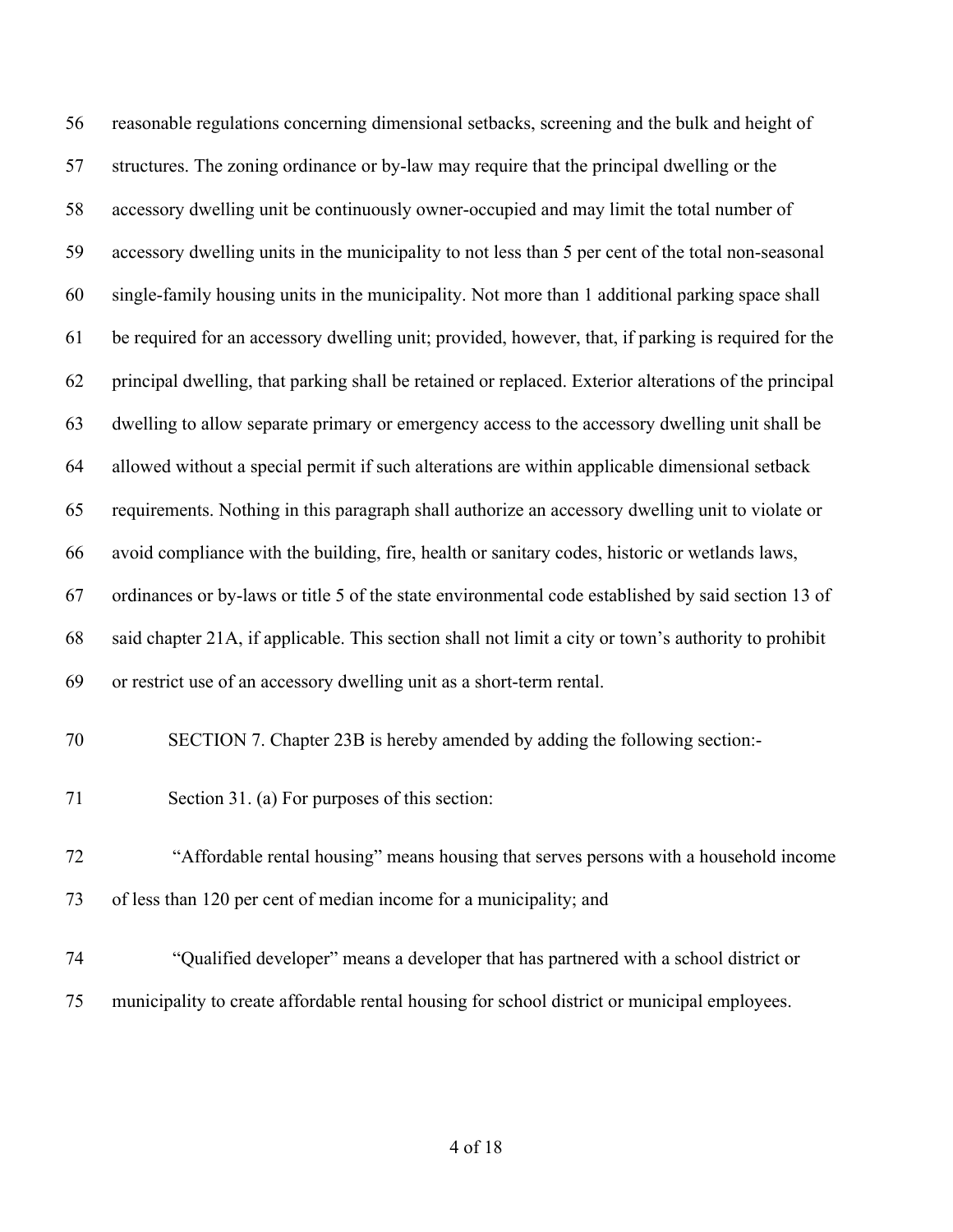(b)The department, or any division within the department, may enter into long-term financing agreements with school districts, municipalities and qualified developers for the creation of affordable rental housing for municipal employees.

- (c) Payment on a finance agreement under this section shall be deferred until the affordable rental housing that is financed is put into service and the school district or municipality begins collecting rent from the occupants of that affordable rental housing.
- SECTION 8. Chapter 60 of the General Laws is hereby amended by inserting, after section 37B, the following section:-

 Section 37C. A property subject to sale under section 37 of this chapter that contains three (3) or less units, the department of housing and community development, shall have a right of first refusal to acquire the tax lien at tax sale, and may assist the owner to discharge the lien or take title and acquire the property in its own name pursuant to regulations to be developed by the corporation, consistent with its purposes. The corporation shall notify the collector of its intention to exercise this right no later than 10 days before the date of sale or any adjournment of the sale. Failure of the corporation to notify the collector as provided herein shall extinguish the right of first refusal under this section.

 SECTION 9. Chapter 59 of the General Laws is hereby amended by inserting after section 5N the following 2 sections:-

 Section 5O. In any city or town that accepts this section, the board of selectmen of a town, or in a municipality having a town council form of government, the town council or the mayor, with the approval of the city council in a city, may establish a bifurcated or progressive tax rate on real property.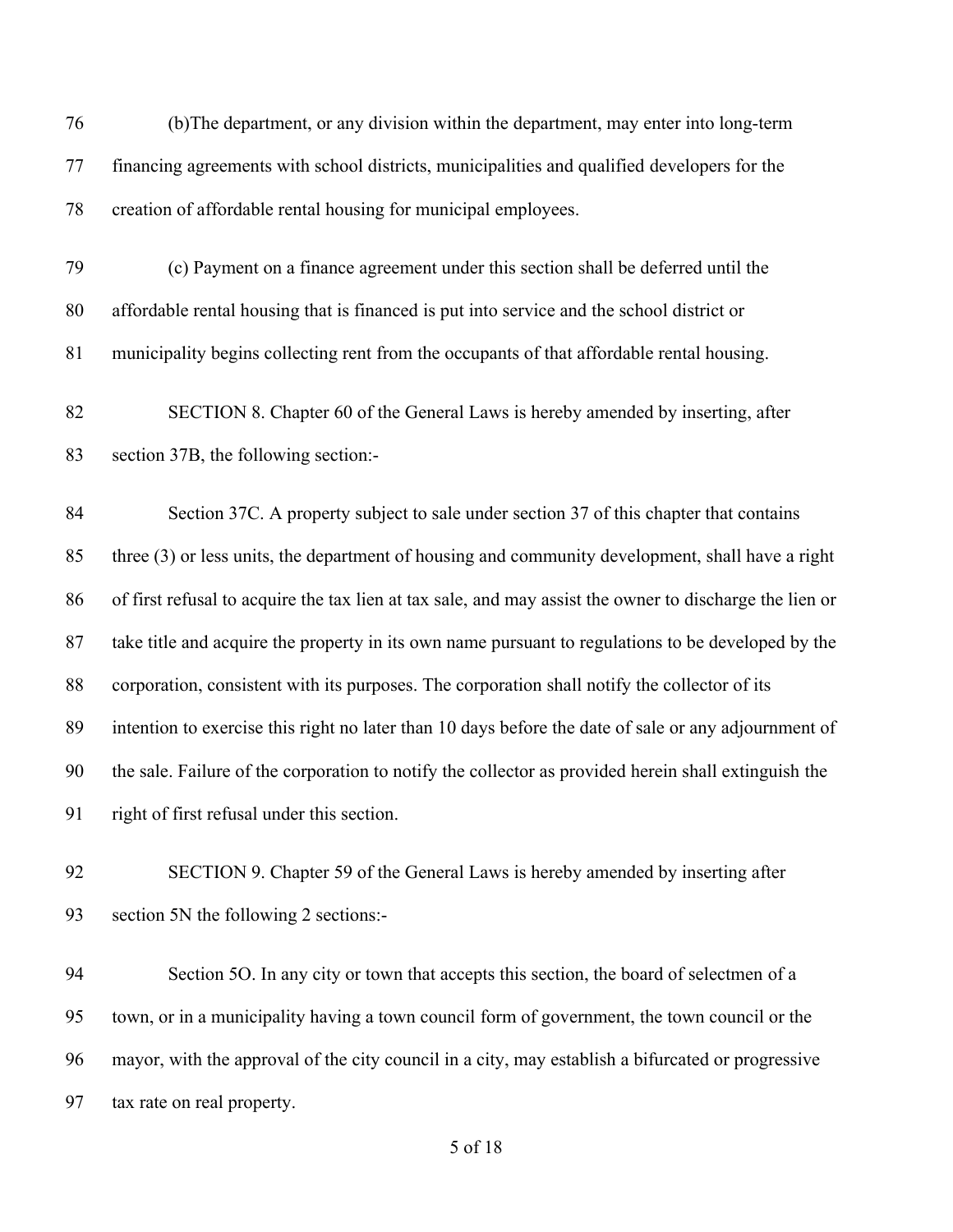| 98  | Section 5P. In any city or town which accepts this section, the board of selectmen of a            |
|-----|----------------------------------------------------------------------------------------------------|
| 99  | town, or in a municipality having a town council form of government, the town council or the       |
| 100 | mayor, with the approval of the city council in a city, may establish a property tax exemption for |
| 101 | low- or moderate-income households.                                                                |
| 102 | For purposes of this section: (a) a low-income shall mean a household income of less               |
| 103 | than 80 per cent of the median household income in the municipality, as established by the         |
| 104 | published income guidelines for the United States Department of Housing and Urban                  |
| 105 | Development for the metropolitan statistical area; (b) a moderate-income shall mean an income      |
| 106 | between 80 per cent and 120 per cent of the median household income, as established by the         |
| 107 | published income guidelines United States Department of Housing and Urban Development for          |
| 108 | the metropolitan statistical area.                                                                 |
| 109 | A municipality shall have the power to create local rules and procedures for                       |
| 110 | implementing this section in a way that is consistent with the intent of this section.             |
| 111 | SECTION 10. Notwithstanding any general or special law to the contrary, a special                  |
| 112 | commission is hereby established for the purposes of making an investigation and study relative    |
| 113 | to the impact of the state building code, fire code, health code, and sanitary code on the         |
| 114 | availability of affordable housing in the Commonwealth and to whether or not the building code,    |
| 115 | fire code, health code, or sanitary code may be amended to promote the development of housing      |
| 116 | that is affordable for a majority of residents. The commission shall consist of: 2 members of the  |
| 117 | senate to be appointed by the president of the senate; 2 members of the house to be appointed by   |
| 118 | the speaker of the house; and 6 persons appointed by the governor, 1 of whom shall be a            |
| 119 | representative of the Home Builders and Remodeler's Association of Massachusetts, 1 of whom        |
|     |                                                                                                    |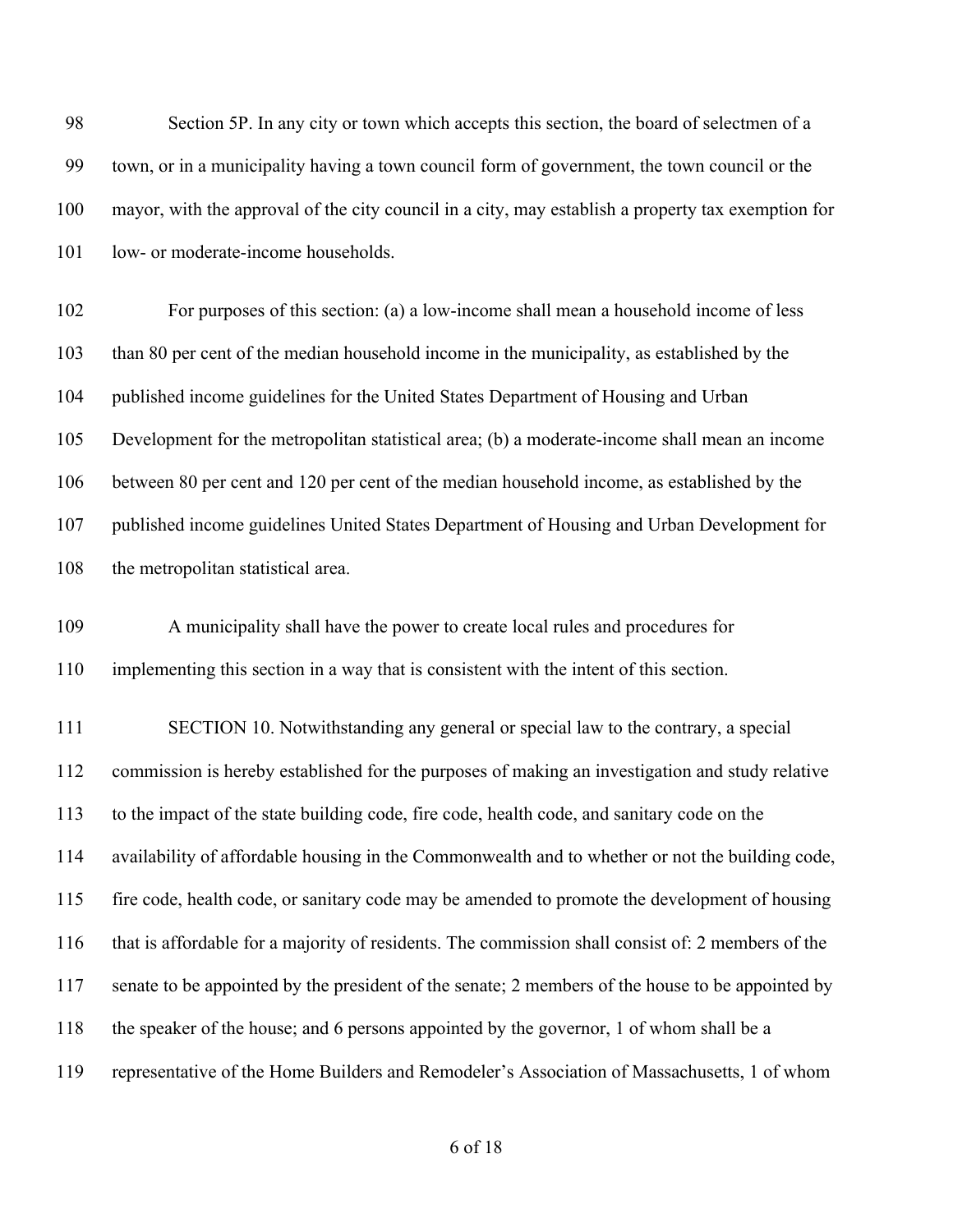of 18 shall be a representative of the Massachusetts Association of Realtors, 1 of whom shall be a representative of MassHousing, 1 of whom shall be a representative of the department of housing and community development, 1 of who shall be a representative of the Building Code Coordinating Council, 1 of whom shall be Massachusetts Association of Community Development Corporations. All appointments shall be made not later than 30 days after the effective date of this act. Members shall not receive compensation for their services but may receive reimbursement for the reasonable expenses incurred in carrying out their responsibilities as members of the commission. Not later than July 1, 2019, the commission shall report to the general court the result of its investigation and study and its recommendations, if any, together with drafts of legislation necessary to carry its recommendations into effect by filing the same with the clerk of the house of representatives who shall forward the same to the joint committee on housing and the joint committee on community development and small businesses. SECTION 11. Chapter 44 of the General laws is hereby amended by inserting after section 55C the following section: – Section 55D. (a) For purposes of this section, the following terms shall, unless the context clearly requires otherwise, have the following meanings:- "Affordable Housing Restriction", a recorded instrument held by a qualified holder which encumbers or restricts a real property interest so that the real property interest is perpetually or 140 for a term of at least 30 years limited to use as a residence occupied by a low or moderate income household which earns less than a specified income level, the upper limit of which may not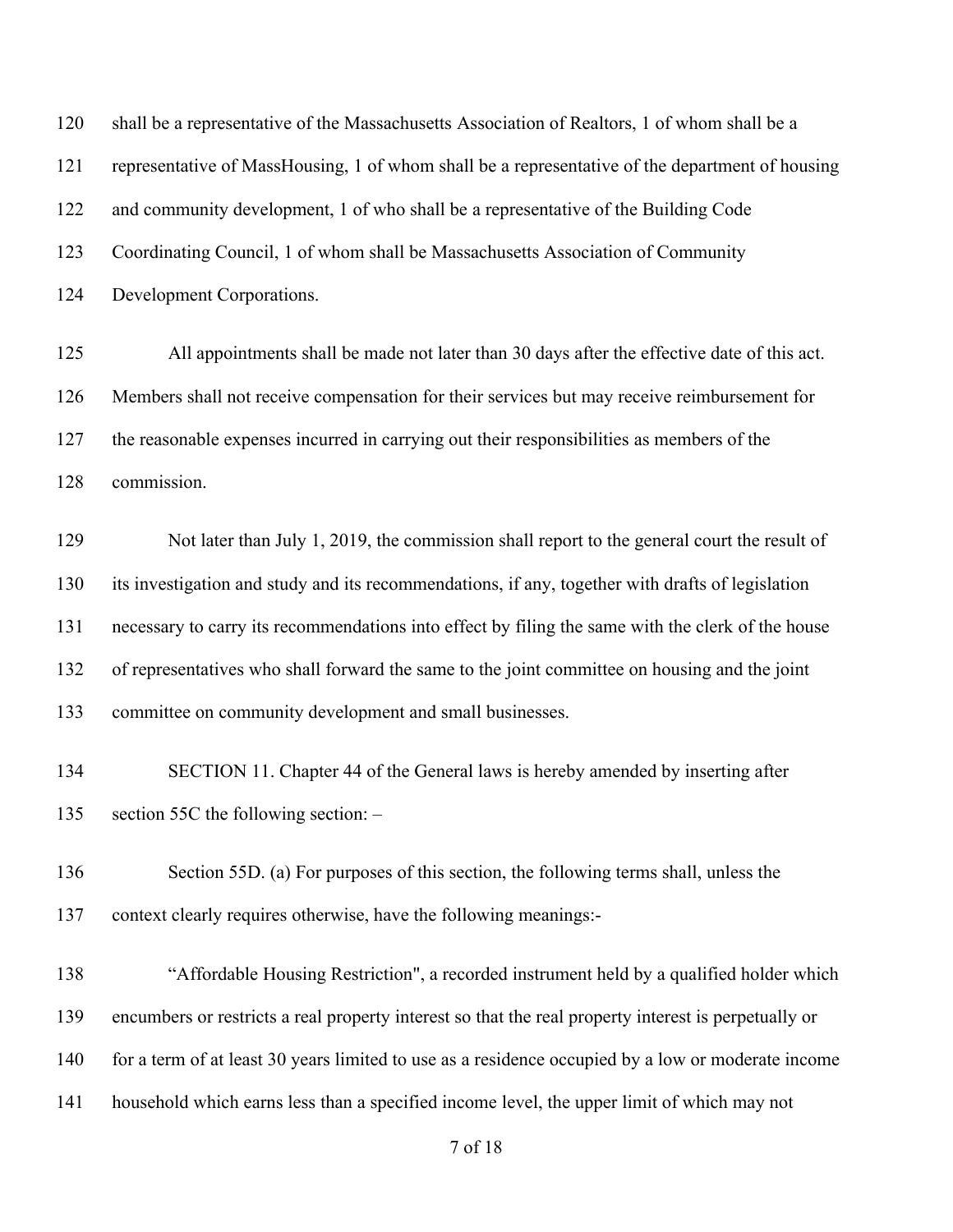exceed 175 per cent of the city or town's median income. A "qualified holder" is a governmental body or charitable corporation or trust which qualifies under the terms of chapter 184 to hold an affordable housing restriction.

 "Eligible Applicants", non-profit and for-profit corporations and organizations, individuals and public entities.

"Purchaser", the transferee, grantee or recipient of any real property interest.

 "Purchase price", all consideration paid or transferred by or on behalf of a purchaser to a seller or the seller's nominee, or for the seller's benefit, for the transfer of any real property interest, and shall include, but not be limited to: (i) all cash or its equivalent so paid or transferred; (ii) all cash or other property paid or transferred by or on behalf of the purchaser to discharge or reduce any obligation of the seller; (iii) the principal amount of all notes or their equivalent, or other deferred payments, given or promised to be given by or on behalf of the purchaser to the seller or the seller's nominee; (iv) the outstanding balance of all obligations of the seller which are assumed by the purchaser or to which the real property interest transferred remains subject after the transfer, determined at the time of transfer, but excluding real estate taxes and other municipal liens or assessments which are not overdue at the time of transfer; (v) the fair market value, at the time of transfer, of any other consideration or thing of value paid or transferred by or on behalf of the purchaser, including, but not limited to, any property, goods or services paid, transferred or rendered in exchange for such real property interest.

 "Real property interest", any present or future legal or equitable interest in or to real property, and any beneficial interest therein, including the interest of any beneficiary in a trust which holds any legal or equitable interest in real property, the interest of a partner or member in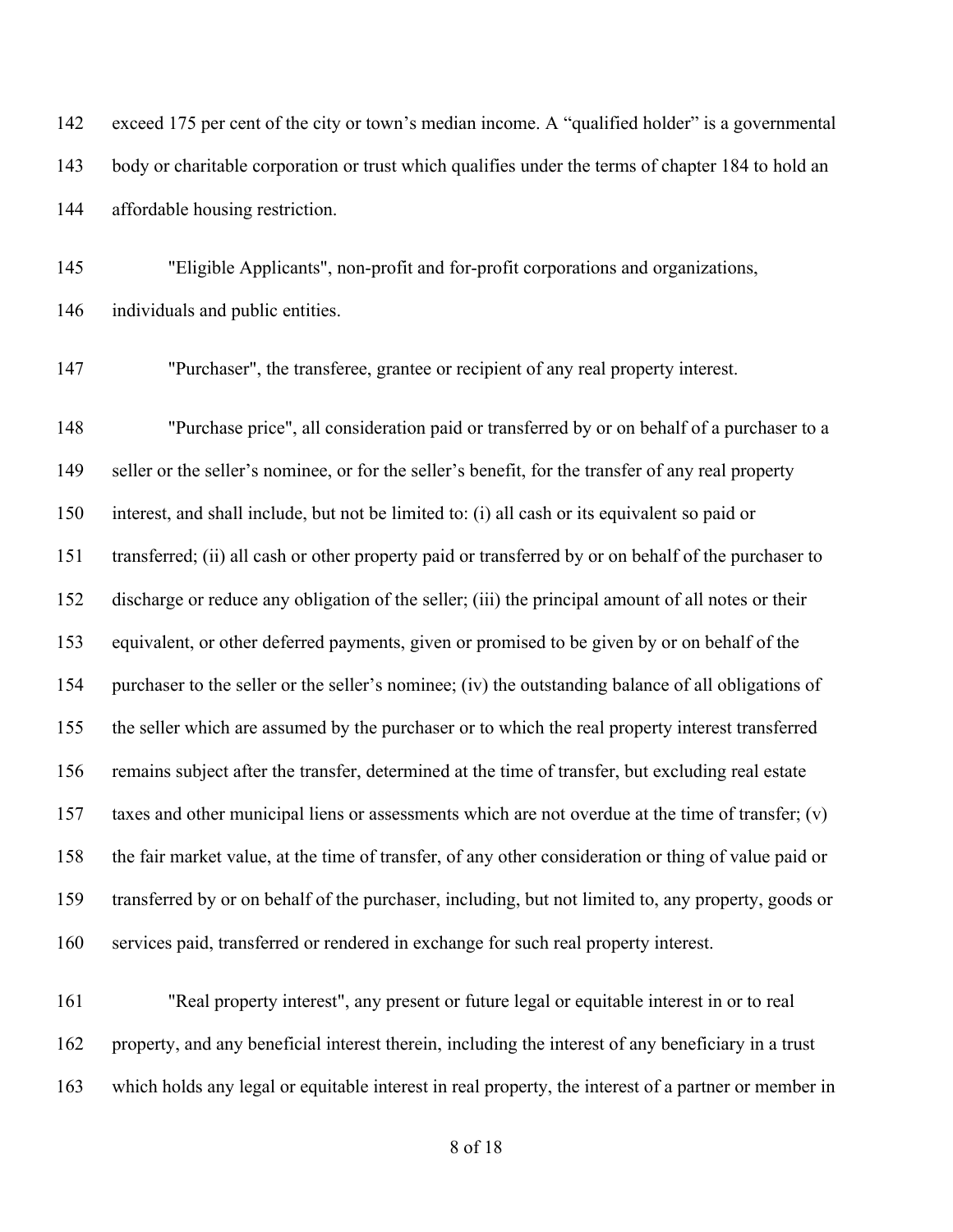a partnership or limited liability company, the interest of a stockholder in a corporation, the interest of a holder of an option to purchase real property, the interest of a buyer or seller under a contract for purchase and sale of real property, and the transferable development rights created under chapter 183A; but shall not include any interest which is limited to any of the following: the dominant estate in any easement or right of way; the right to enforce any restriction; any estate at will or at sufferance; any estate for years having a term of less than 30 years; any reversionary right, condition, or right of entry for condition broken; and the interest of a mortgagee or other secured party in any mortgage or security agreement. "Seller", the transferor, grantor or immediate former owner of any real property interest.

 "Time of transfer" of any real property interest shall mean the time at which such transfer is legally effective as between the parties thereto, and, in any event, with respect to a transfer evidenced by an instrument recorded with the appropriate registry of deeds or filed with the assistant recorder of the appropriate registry district, not later than the time of such recording or filing.

 (b) A city or town may impose a fee up to 2 per cent of the purchase price upon the transfer of any real property interest in any real property situated in the city or town. Said fee shall be the liability of the purchaser of such real property interest, and any agreement between the purchaser and the seller or any other person with reference to the allocation of the responsibility for bearing said fee shall not affect such liability of the purchaser. The fee shall be paid to the city or town, or its designee, and shall be accompanied by a copy of the deed or other instrument evidencing such transfer, if any, and an affidavit signed under oath or under the pains and penalties of perjury by the purchaser or the purchaser's legal representative and the seller or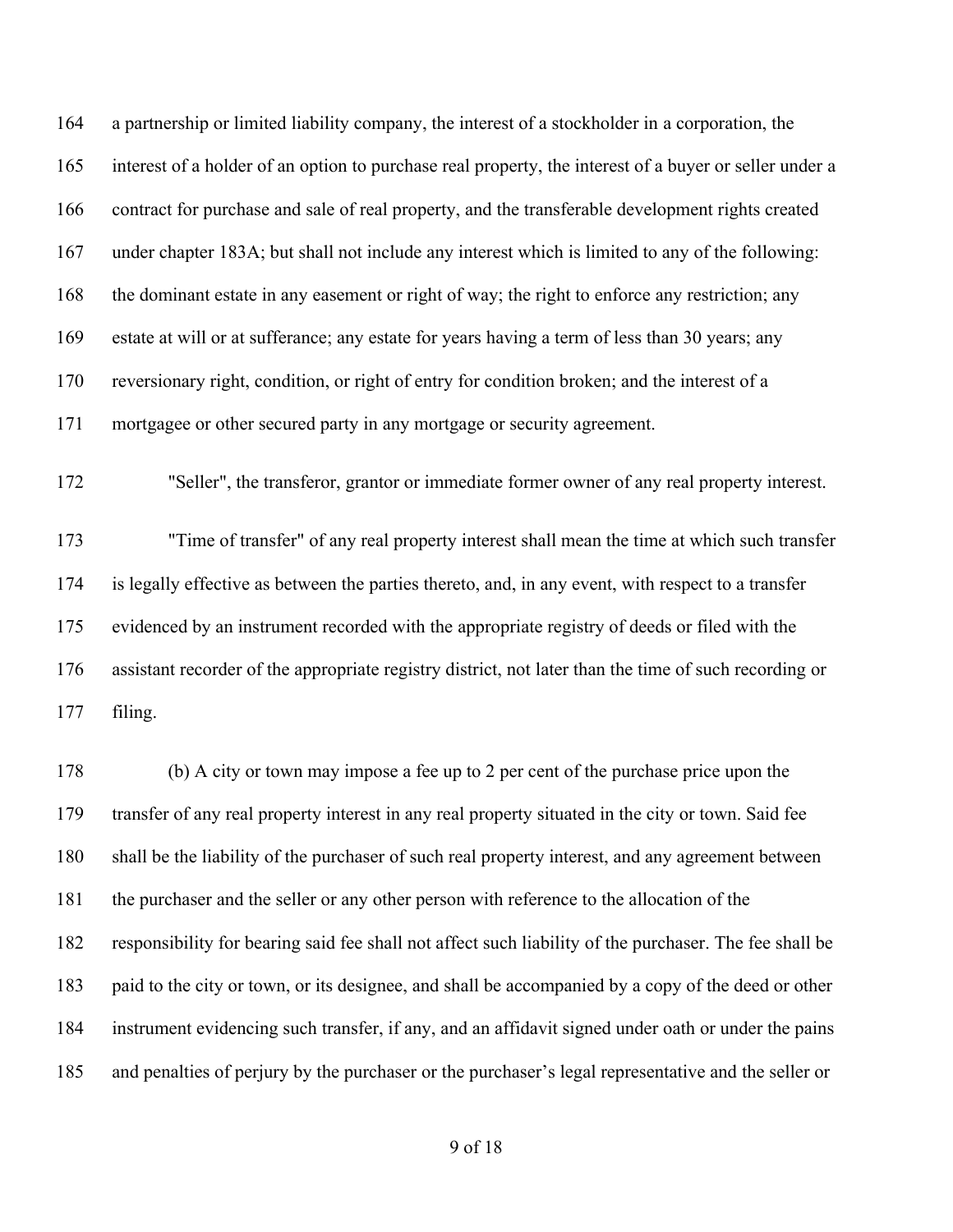186 the seller's legal representative, attesting to the true and complete purchase price and the basis, if any, upon which the transfer is claimed to be exempt in whole or in part from the fee imposed hereby. The city or town, or its designee, shall promptly thereafter execute and issue a certificate indicating that the appropriate fee has been paid or that the transfer is exempt from the fee, stating the basis for the exemption. The register of deeds for the county in which the city or town is located, and the assistant recorder for the registry district of the county in which the city or town is located, shall not record or register, or receive or accept for recording or registration, any deed, except a mortgage deed, to which has not been affixed such a certificate executed by the city or town or its designee. Failure to comply with this requirement shall not affect the validity of any instrument. The city or town shall deposit all fees received hereunder with the city or town's treasurer. The treasurer shall deposit such fees in the city or town's Municipal Affordable Housing Trust Fund established pursuant to section 55C or any other affordable housing trust fund established by a law of the commonwealth providing for the creation and preservation of affordable housing in municipalities for the benefit of low and moderate income households or for the funding of community housing, as defined in and in accordance with chapter 44B. If no such fund exists in a city or town, the treasurer shall pay such funds to the treasurer and receiver general of the commonwealth who shall deposit such funds in the Affordable Housing Trust Fund established by chapter 121D.

 The fee imposed hereunder shall be due simultaneously with the time of transfer of the transfer upon which it is imposed. Notwithstanding the foregoing, whenever there is a conveyance of real property interests and a conveyance of personalty related thereto at or about the same time, the allocations of payments between real estate and personalty agreed to by the purchaser and seller shall not determine the amount of the fee due pursuant to this section;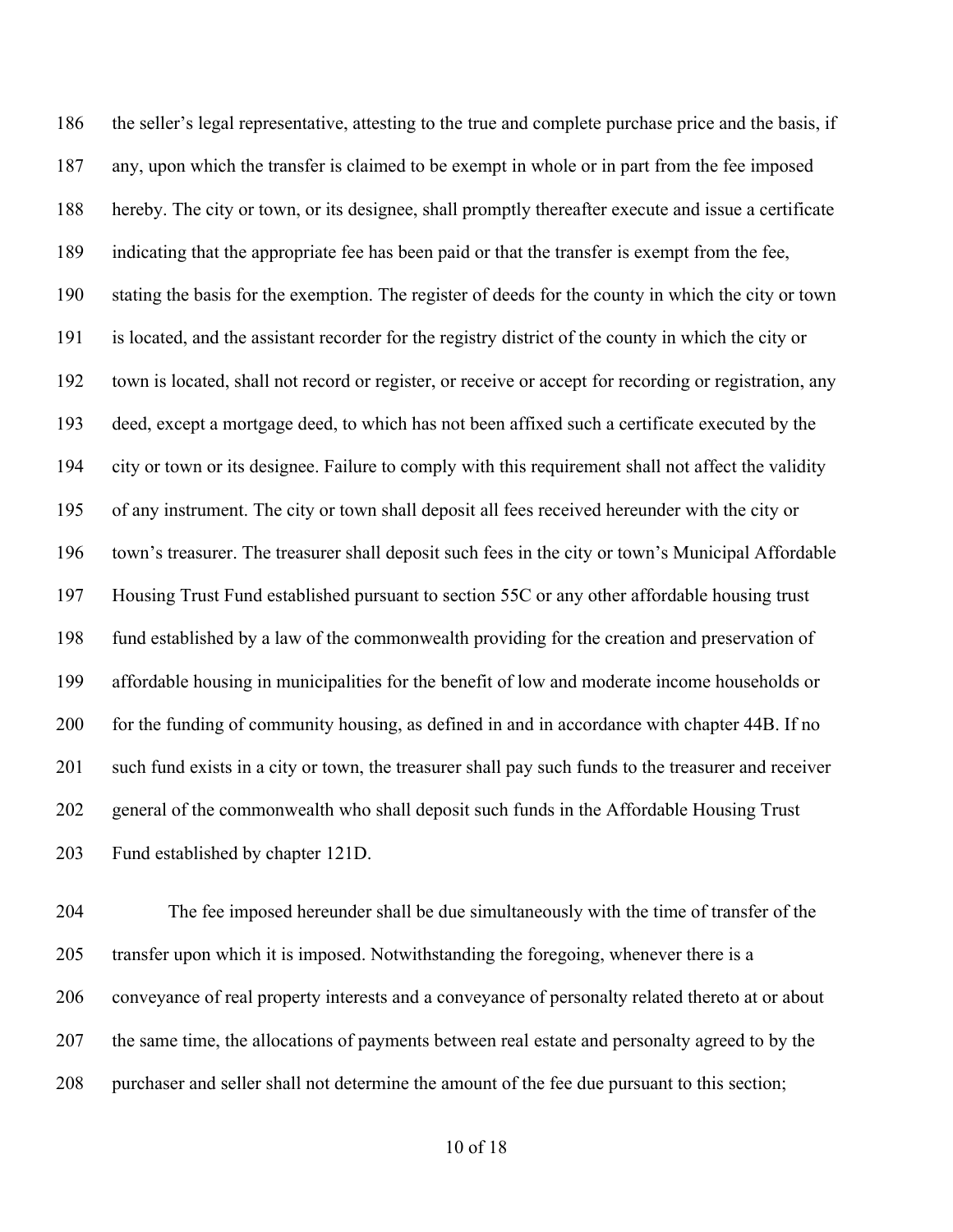instead, the city or town may require payment of the fee referred to in real property interests so conveyed as determined by the city or town.

 (c) At any time within 7 days following the issuance of the certificate of payment of the fee imposed by subsection 2, the purchaser or the purchaser's legal representative may return said certificate to the city or town or its designee for cancellation, together with an affidavit signed under oath or under the pains and penalties of perjury that the transfer, with respect to which such certificate was issued, has not been consummated, and thereupon the fee paid with respect to such transfer shall be forthwith returned to the purchaser or the purchaser's legal representative.

 (d) The following transfers of real property interests shall be exempt from the fee established by subsection (i):

 (i) Transfers to the government of the United States, the commonwealth and any of their instrumentalities, agencies or subdivisions, including but not limited to transfers to the city or town.

 (ii) Transfers which, without additional consideration, confirm, correct, modify or supplement a transfer previously made.

 (iii) Transfers made as gifts without consideration. In any proceedings to determine the amount of any fee due hereunder, it shall be presumed that any transfer for consideration of less 227 than fair market value of the real property interest transferred was made as a gift without consideration to the extent of the difference between the fair market value of the real property interest transferred and the amount of consideration claimed by the purchaser to have been paid or transferred, if the seller shall have been at the time of transfer the spouse, the lineal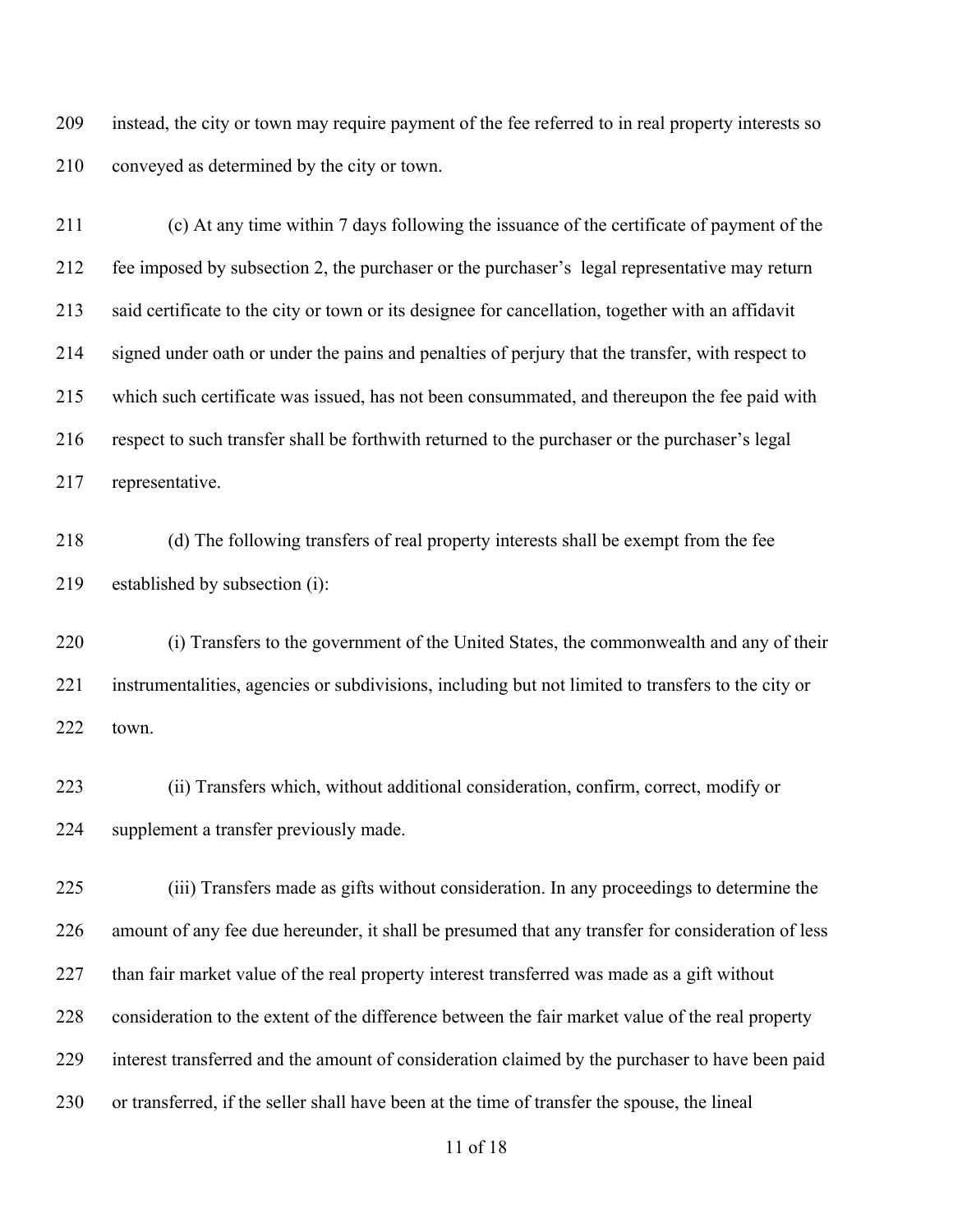descendant, or the lineal ancestor of the purchaser, by blood or adoption, and otherwise it shall be presumed that consideration was paid in an amount equal to the fair market value of the real property interest transferred, at the time of transfer.

 (iv) Transfers by operation of law without actual consideration, including but not limited to transfers occurring by virtue of the death or bankruptcy of the owner of a real property interest.

(v) Transfers made in partition of land and improvements thereto, under chapter 241.

 (vi) Transfers to any charitable organization as defined in clause Third of section 5 of chapter 59, or any religious organization, provided that the real property interest so transferred will be held by the charitable or religious organization solely for its public charitable or religious purposes.

 (vii) Transfers to a mortgagee in foreclosure of the mortgage held by such mortgagee, and transfers of the property subject to a mortgage to the mortgagee in consideration of the forbearance of the mortgagee from foreclosing said mortgage.

 (viii) Transfers made to a corporation or partnership or limited liability company at the time of its formation, pursuant to which transfer no gain or loss is recognized under the provisions of section 351 or 721 of the Internal Revenue Code of 1986, as amended; provided, however, that such transfer shall be exempt only in the event that: (1) with respect to a corporation, the transferor retains an interest in the newly formed corporation which is equivalent to the interest the transferor held prior to the transfer, or (2) with respect to a partnership or limited liability company, the transferor retains after such formation rights in capital interests and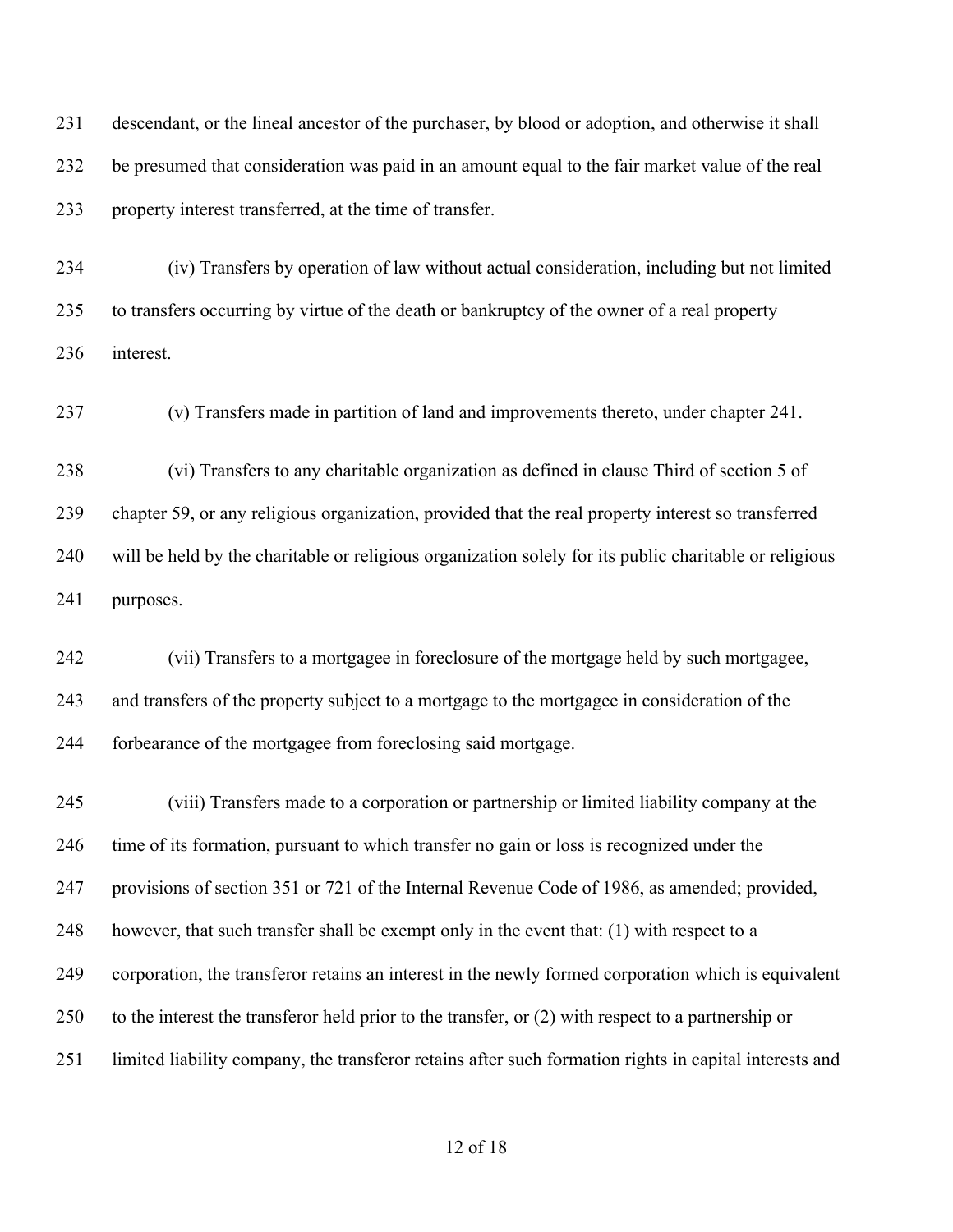profit interests within such partnership or limited liability company which are equivalent to the interest the transferor held prior to the transfer.

 (ix) Transfers made to a stockholder of a corporation in liquidation or partial liquidation of the corporation, and transfers made to a partner of a partnership or to a member of a limited liability company in dissolution or partial dissolution of the partnership or limited liability company; but the transfer shall be exempt only if: (1) with respect to a corporation, the transferee receives property, including real property interests and other property received, which is the same fraction of the total property of the transferor corporation as the fraction of the 260 corporation's stock owned by the transferee prior to the transfer or (2) with respect to a partnership or limited liability company, the transferee receives property, including real property interests and other property received, which is the same fraction of the property of the partnership or limited liability company as the fraction of the capital and profit interests in the transferor formerly owned by the transferee.

 (x) Transfers consisting of the division of marital assets under the provisions of section 34 of chapter 208 or other provisions of law.

 (xi) The first \$2,000,000 of the sale price of any transfer or series of transfers of real property interests in a single transaction. Said exemption may be adjusted to a sale price over 269 \$2,000,000 as determined by the affirmative vote of a majority of voters of the city or town's legislative body.

 (xii) Transfers of minority interests in corporations, trusts, partnerships or limited liability companies which are publicly traded, which trades are not part of a series of transfers which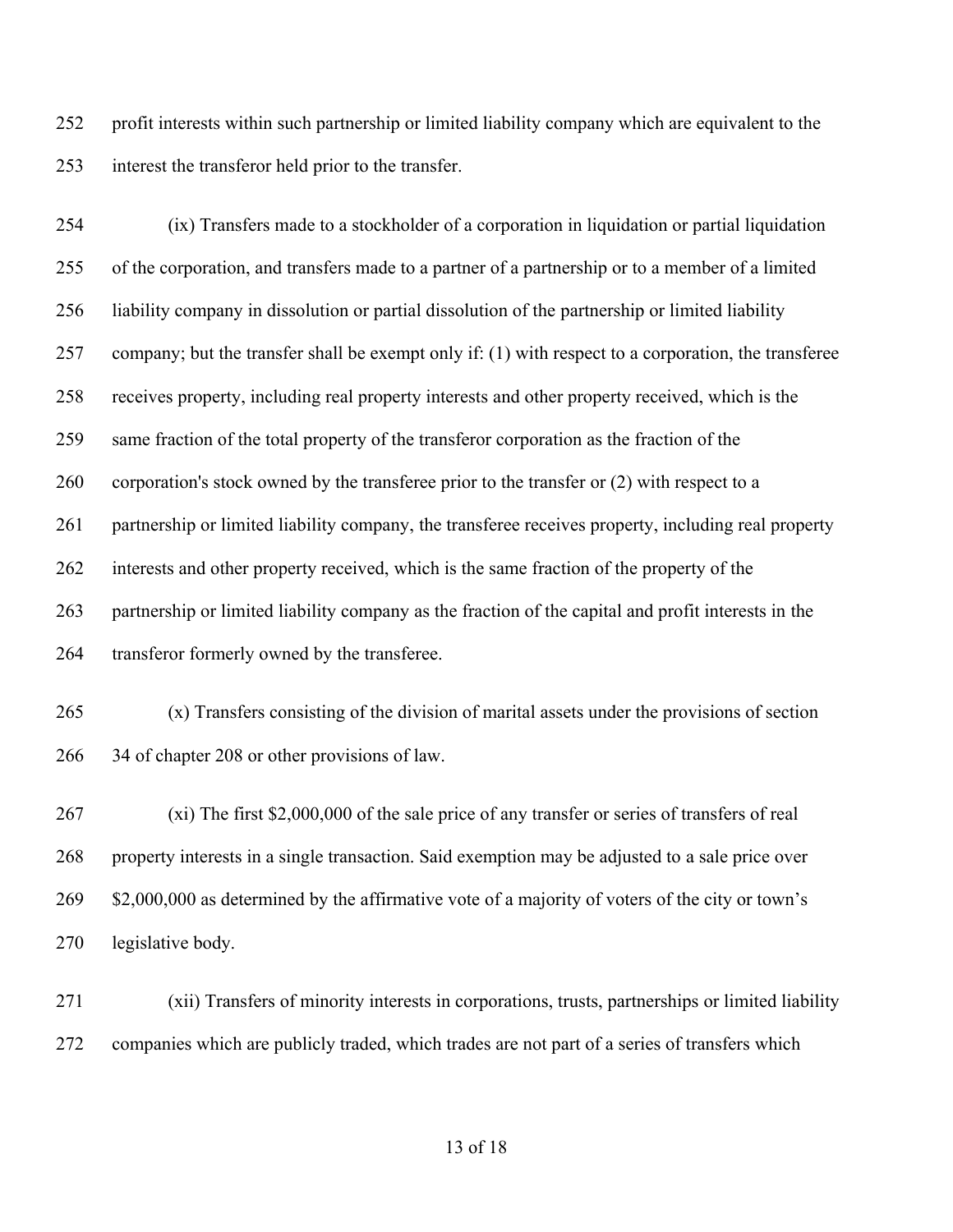together constitute a transfer of control of a corporation, trust, partnership or limited liability company.

 Except as otherwise provided, the purchaser shall have the burden of proof that any transfer is exempt under this section and any otherwise exempt transfer shall not be exempt in the event that such transfer, by itself or as part of a series of transfers, was made for the primary purpose of evading the fee imposed by subsection (i).

 (e) The city or town's treasurer shall keep a full and accurate account stating when, from or to whom, and on what account money has been paid or received relative to the activities of the Affordable Housing Trust Fund.

 Schedules of beneficiaries of trusts, list of stockholders of corporations and lists of partnerships filed with the Trust Fund for the purpose of determining or fixing the amount of the fee imposed under section ten or for the purpose of determining the existence of any exemption under section twelve shall not be public records for the purposes of section ten of chapter sixty-six of the General Laws.

 (f) A purchaser who fails to pay all or any portion of the fee established by subsection (b) on or before the time when the same is due shall be liable for the following additional payments in addition to said fee:

 (i) Interest: The purchaser shall pay interest on the unpaid amount of the fee to be calculated from the time of transfer at a rate equal to 14 per cent per annum.

 (ii) Penalties: Any person who, without fraud or willful intent to defeat or evade a fee imposed by this section, fails to pay all or a portion of the fee within 30 days after the time of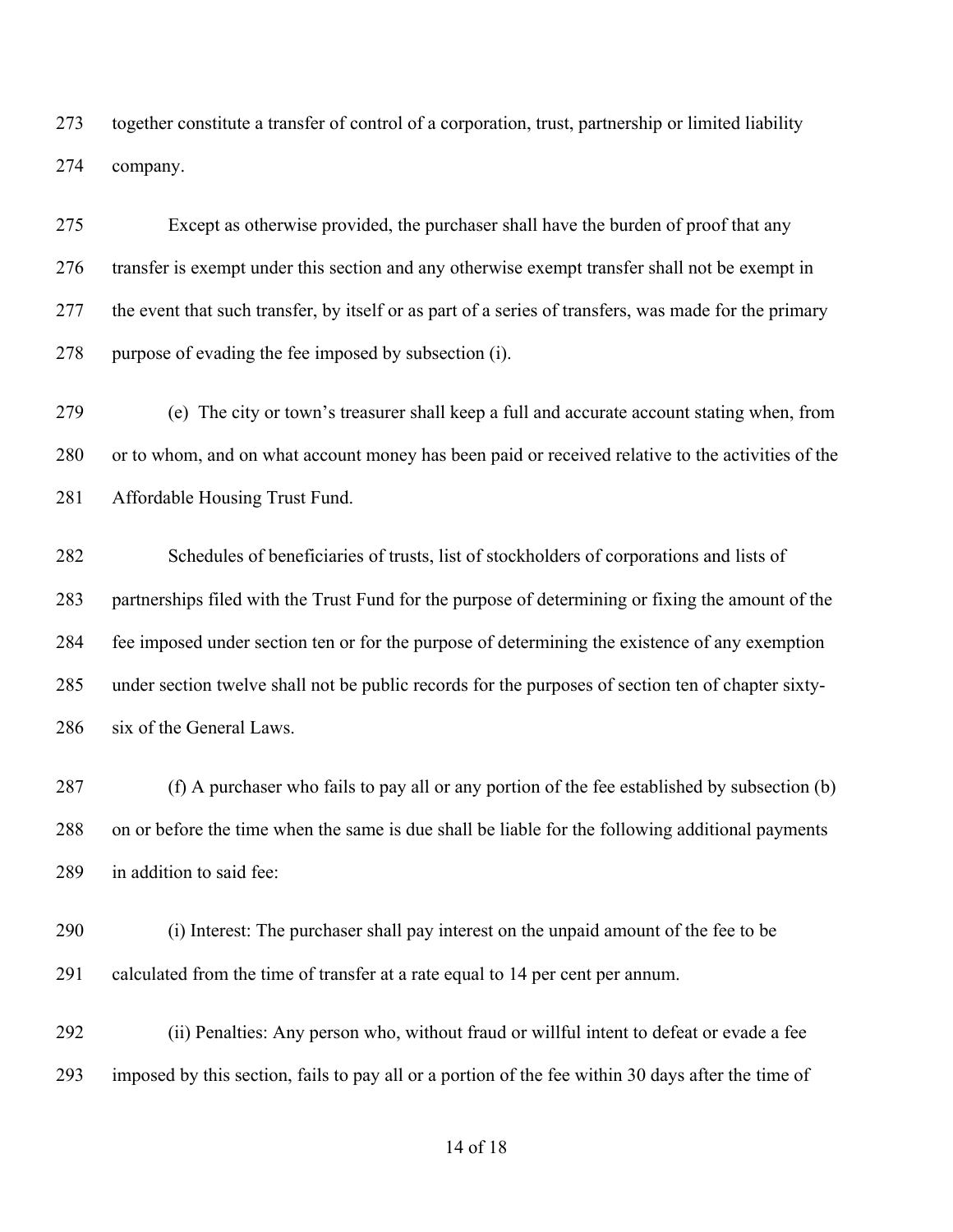transfer, shall pay a penalty equal to 5 per cent of the outstanding fee as determined by the city or town for each month or portion thereof thereafter that the fee is not paid in full; provided, however, that in no event shall the amount of any penalty imposed hereunder exceed 25 per cent of the unpaid fee due at the time of transfer. Whenever the city or town determines that all or a portion of a fee due under this section was unpaid due to fraud with intent to defeat or evade the fee imposed by this section, a penalty equal to the amount of said fee as determined by the city or town shall be paid by the purchaser in addition to said fee.

 (g) The city or town shall notify the purchaser and the seller by registered or certified mail of any failure to discharge in full the amount of the fee due under this section and any penalty or interest assessed. The city or town shall grant a hearing on the matter of the imposition of said fee, or of any penalty or interest assessed, if a petition requesting such hearing is received by the city or town within 30 days after the mailing of said notice. The city or town shall notify the purchaser and the seller in writing by registered or certified mail of its determination concerning the deficiency, penalty or interest within fifteen days after said hearing. Any party aggrieved by a determination of the city or town concerning a deficiency, penalty or interest may, after payment of said deficiency, appeal to the district or superior court within 3 months after the mailing of notification of the determination of the city or town. Upon the failure to timely petition for a hearing, or appeal to said courts, within the time limits hereby established, the purchaser and seller shall be bound by the terms of the notification, assessment or determination, as the case may be, and shall be barred from contesting the fee, and any interest and penalty, as determined by the city or town. All decisions of said courts shall be appealable. Every notice to be given under this section by the city or town shall be effective if mailed by certified or registered mail to the purchaser or the seller at the address stated in a recorded or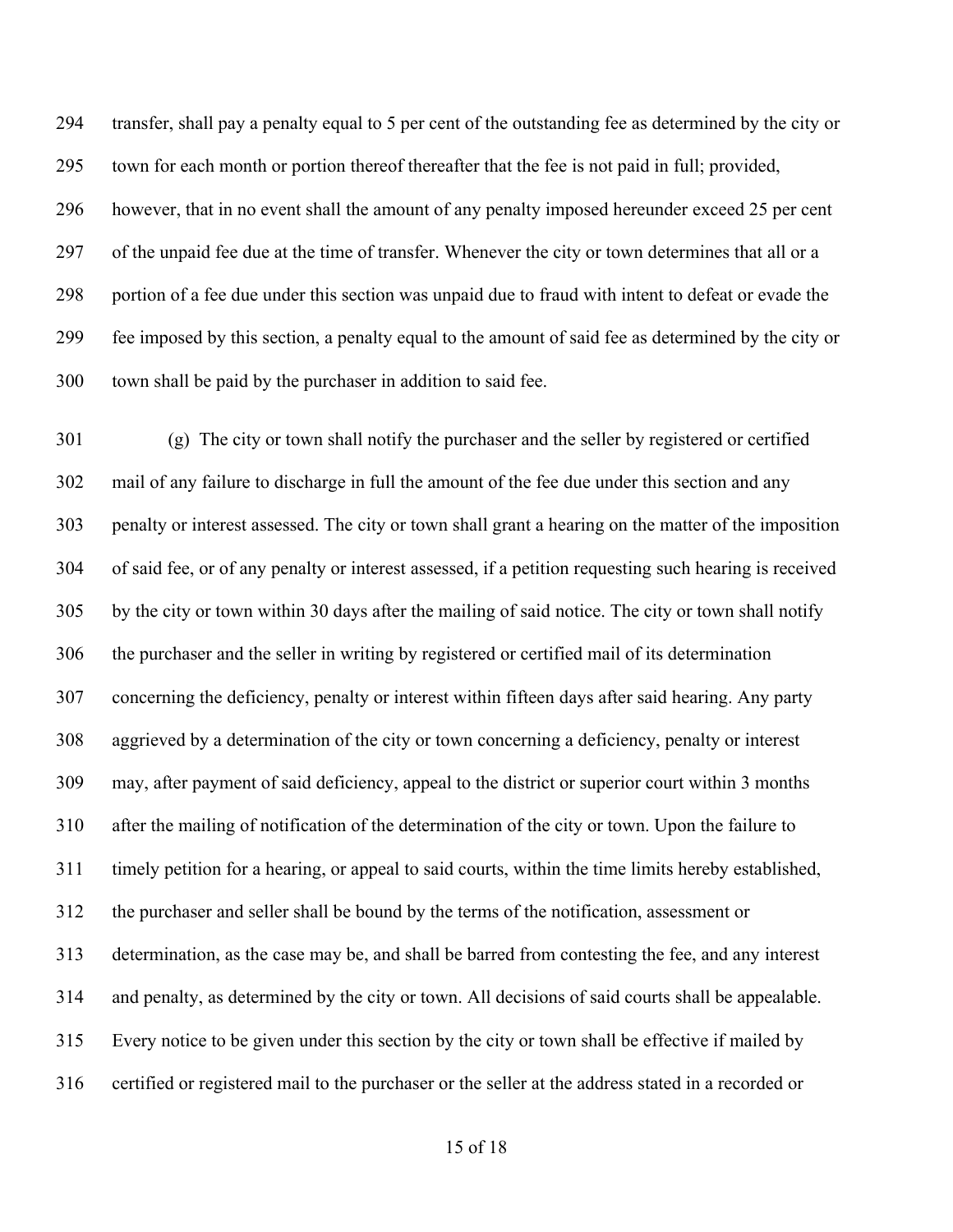registered instrument by virtue of which the purchaser holds any interest in land, the transfer of which gives rise to the fee which is the subject of such notice; and if no such address is stated or if such transfer is not evidenced by an instrument recorded or registered in the public records in the city or town, such notice shall be effective when so mailed to the purchaser or seller in care of any person appearing of record to have a fee interest in such land, at the address of such person as set forth in an instrument recorded or registered in the city or town.

 All fees, penalties and interest required to be paid pursuant to this section shall constitute a personal debt of the purchaser and may be recovered in an action of contract or in any other appropriate action, suit or proceeding brought by the city or town; said action, suit or proceeding shall be subject to the provisions of chapter 260.

 If any purchaser liable to pay the fee established by this section neglects or refuses to pay the same, the amount, including any interest and penalty thereon, shall be a lien in favor of the city or town upon all property and rights to property, whether real or personal, belonging to either such purchaser or such seller. Said lien shall arise at the time of transfer and shall continue until the liability for such amount is satisfied. Said lien shall in any event terminate not later than 6 years following the time of transfer. Said lien shall not be valid as against any mortgagee, pledgee, purchaser or judgment creditor unless notice thereof has been filed by the city or town (i) with respect to real property or fixtures, in the registry of deeds for the county in which the city or town resides or (ii) with respect to personal property, in the office in which a security or financing statement or notice with respect to the property would be filed in order to perfect a nonpossessory security interest belonging to the person named in the relevant notice, subject to the same limitations as set forth in section 50 of chapter 62C.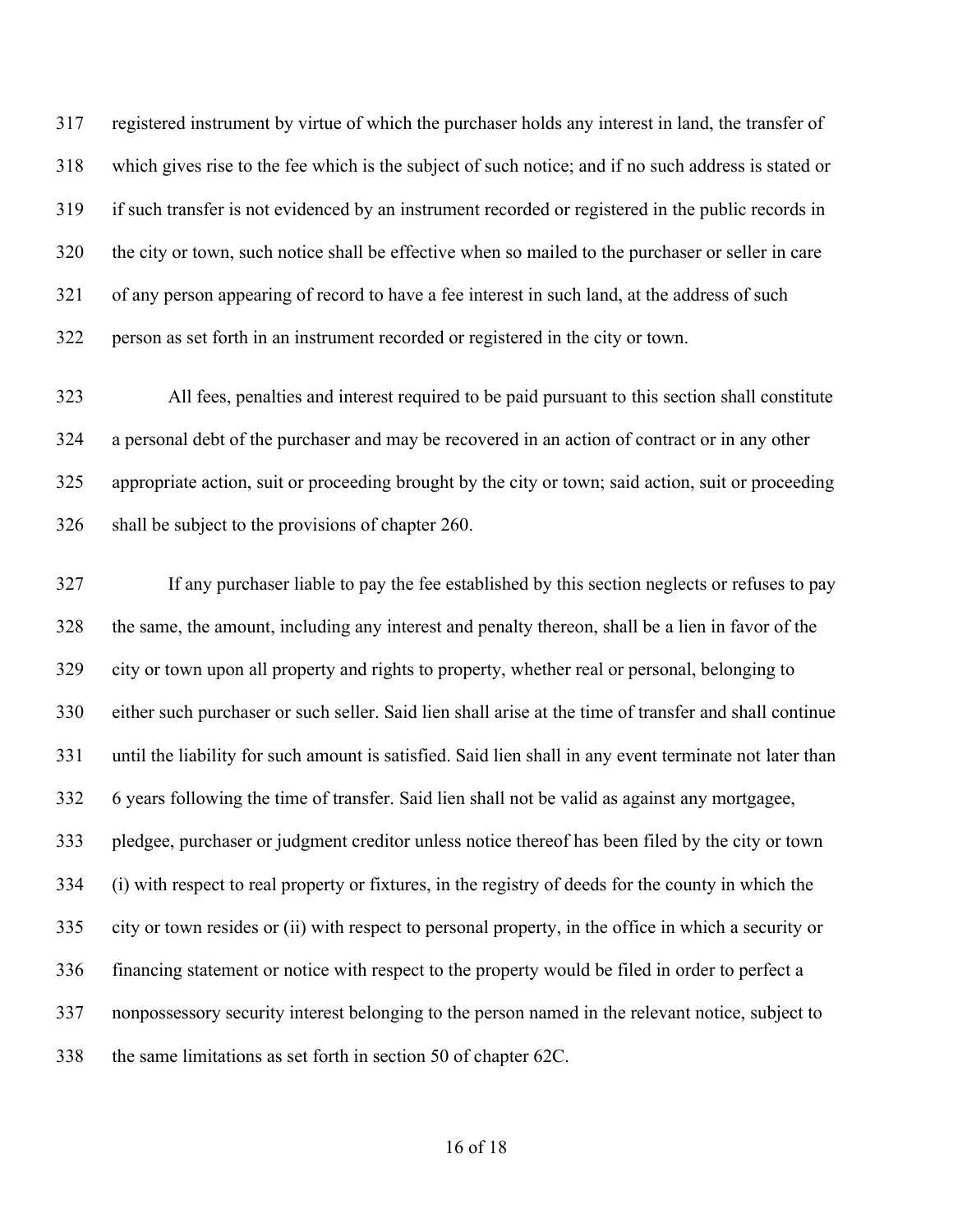Purchasers applying for an exemption under subsection (d) shall be required at the time of application for exemption to execute an agreement legally binding on purchasers and separately legally binding upon any legal representative of the purchasers: (i) assuming complete liability for any fee, plus interest and penalties if any, waived on account of an allowed exemption subsequently determined to have been invalid, and (ii) submitting to the jurisdiction of the trial court of the commonwealth sitting in the county where the city or town is located. Fees, plus interest and penalties if any, shall be calculated as of the date of the initial property transfer. Execution of the above-described agreement shall not be required of any mortgagee, pledge, purchaser or judgment creditor unless notice of the agreement has been recorded or filed by the city or town.

 In any case where there has been a refusal or neglect to pay any fee, interest or penalties imposed by this act, whether or not levy has been made, the city or town, in addition to other modes of relief, may direct a civil action to be filed in a district or superior court of the commonwealth to enforce the lien of the city or town under this section with respect to such liability or to subject any property of whatever nature, of the delinquent, or in which he has any right, title or interest, to the payment of such liability.

 The city or town may issue a waiver or release of any lien imposed by this section. Such waiver or release shall be conclusive evidence that the lien upon the property covered by the waiver or release is extinguished.

 (h) The fee described by subsection (b) shall be of 5-year duration from the date this section takes effect. The imposition of the fee and the fee amount shall be determined by a majority vote by the city or town's legislative body. This fee may continue for 5-year periods by